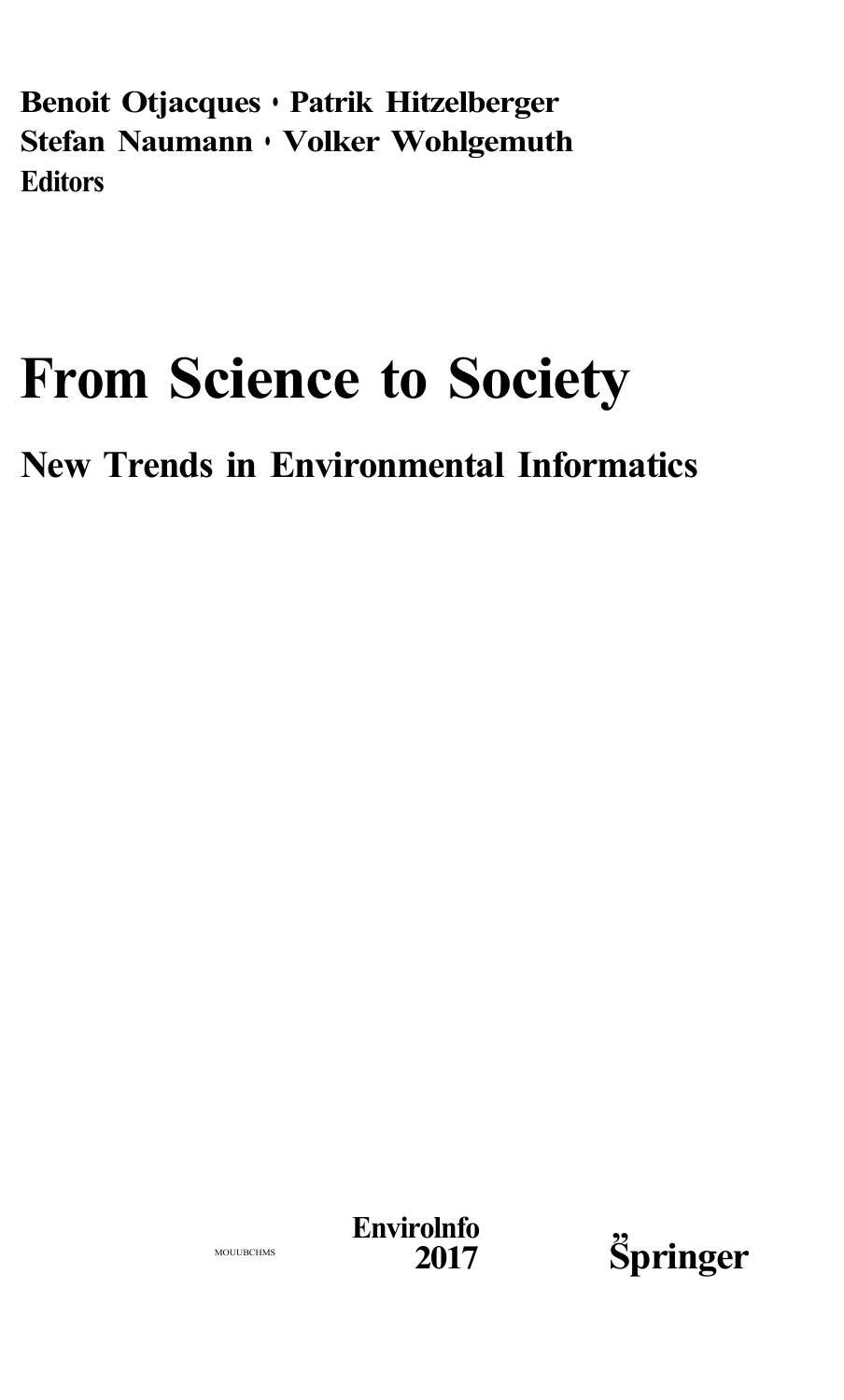## **Contents**

| Part I Applications of Geographical Information Systems<br>and Disaster Management                                                                                                                                                                                                                 |    |
|----------------------------------------------------------------------------------------------------------------------------------------------------------------------------------------------------------------------------------------------------------------------------------------------------|----|
| Forecasting the Spatial Distribution of Buildings that Will<br><b>Remain in the Future</b><br>Toshihiro Osaragi and Maki Kishimoto                                                                                                                                                                 | 3  |
| <b>Research on the Potential Environmental Zonation</b><br>of Red Flesh Dragon Fruit in Vinh Phuc Province<br>Minh Nhat Thi Doan, Cong Thien Dao, Nam Ta Nguyen,<br>Hang Thanh Thi Nguyen, Hang Le Thi Tran, Son Thanh Le<br>and Manh Van Vu                                                       | 13 |
| <b>Evacuation Exercises and Simulations Toward Improving</b><br><b>Safety at Public Buildings</b><br>Angela Santos, Margarida Queiros and Gabriele Montecchiari                                                                                                                                    | 25 |
| Part II Environmental Modelling and Simulation<br><b>Estimating the Environmental Impact of Agriculture by Means</b><br>of Geospatial and Big Data Analysis: The Case of Catalonia<br>Andreas Kamilaris, Anton Assumpcio, August Bonmati Blasi,<br>Marta Torrellas and Francesc X. Prenafeta-Boldu | 39 |
| Land-Use Change and CO <sub>2</sub> Emissions Associated with Oil Palm<br><b>Expansion in Indonesia by 2020</b><br>Liselotte Schebek, Jan T. Mizgajski, Riidiger Schaldach<br>and Florian Wimmer                                                                                                   | 49 |
| Application of the Forgotten Effects Theory for Assessing the Public<br>Policy on Air Pollution of the Commune of Valdivia, Chile<br>Erna Megawati Manna, Julio Rojas-Mora and Cristian Mondaca-Marino                                                                                             | 61 |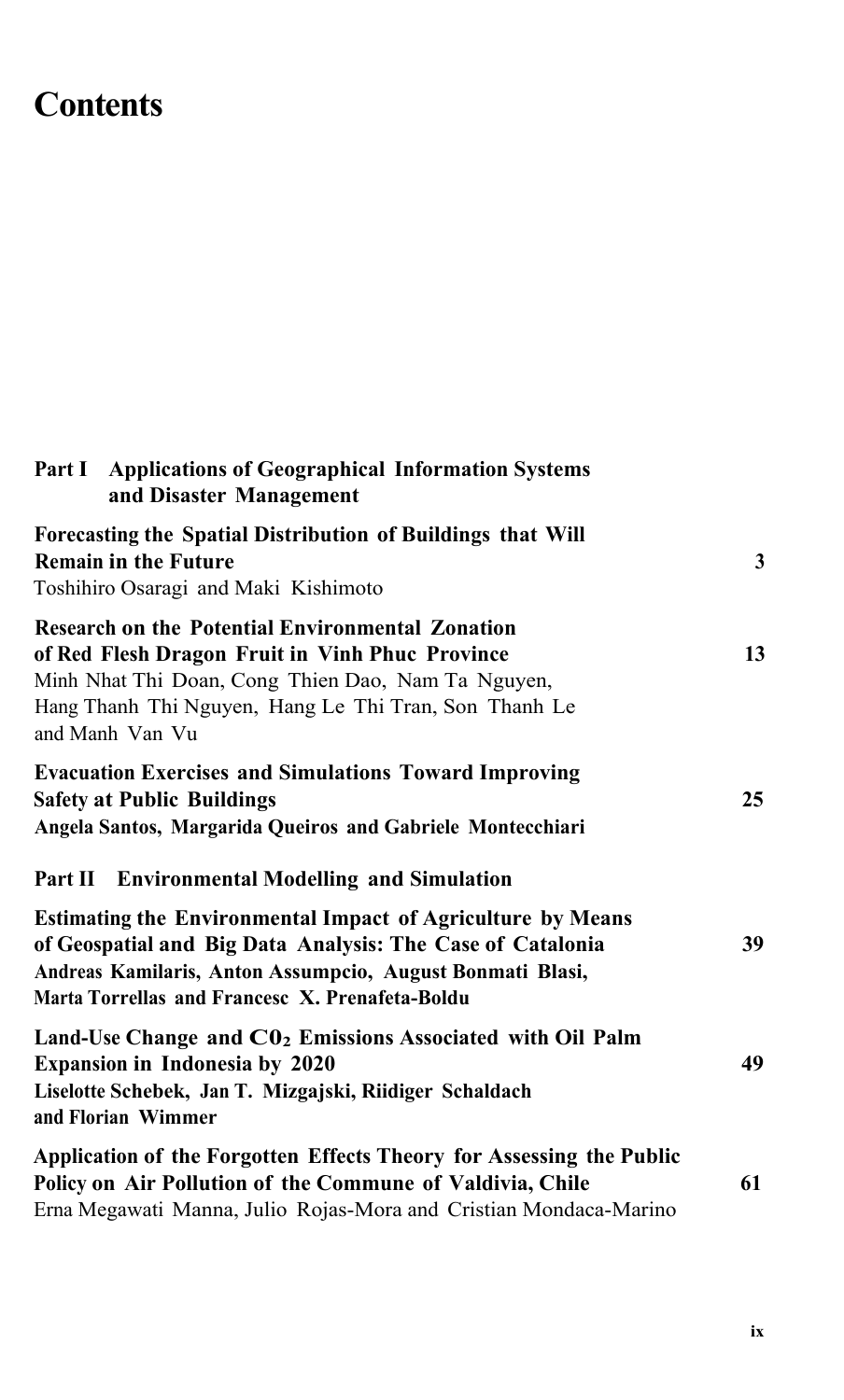| <br>л | <b>Contents</b> |
|-------|-----------------|
|       |                 |

| Initial Assessment of Air Pollution and Emergency Ambulance<br>Calls in 35 Israeli Cities<br>Barak Fishbain and Eli Yafe                                                                                                                                                                                                                       | 73  |
|------------------------------------------------------------------------------------------------------------------------------------------------------------------------------------------------------------------------------------------------------------------------------------------------------------------------------------------------|-----|
| <b>Saltwater Intrusion Forecast of the Pleistocene Aquifer Caused</b><br>by Groundwater Exploiting in the Nam Dinh Coastal Zone<br>Trinh Hoai Thu, Nguyen Van Nghia, Tran Thi Thuy Huong, Do Van<br>Thang and Nguyen Thi Hien                                                                                                                  | 83  |
| Part III<br><b>Energy Informatics and Environmental Informatics</b>                                                                                                                                                                                                                                                                            |     |
| <b>Energy Data Management in an Eco Learning Factory</b><br>with Traditional SME Characteristics<br><b>Heiko Thimm</b>                                                                                                                                                                                                                         | 95  |
| Methodology for Optimally Sizing a Green Electric and Thermal<br><b>Eco-Village</b><br>Sasan Rafii-Tabrizi, Jean-Regis Hadji-Minaglou, Frank Scholzen<br>and Florin Capitanescu                                                                                                                                                                | 107 |
| <b>Multi-Model-Approach Towards Decentralized Corporate</b><br><b>Energy Systems</b><br>Christine Koppenhoefer, Jan Fauser and Dieter Hertweck                                                                                                                                                                                                 | 117 |
| <b>Solar Cadaster of Geneva: A Decision Support System</b><br>for Sustainable Energy Management<br>G. Desthieux, C. Carneiro, A. Susini, N. Abdennadher, A. Boulmier,<br>A. Dubois, R. Camponovo, D. Beni, M. Bach, P. Leverington<br>and E. Morello                                                                                           | 129 |
| <b>Goal-Based Automation of Peer-to-Peer Electricity Trading</b><br>Jordan Murkin, Ruzanna Chitchyan and David Ferguson                                                                                                                                                                                                                        | 139 |
| <b>Software Tools and Environmental Databases</b><br>Part IV                                                                                                                                                                                                                                                                                   |     |
| A Literature Survey of Information Systems Facilitating<br>the Identification of Industrial Symbiosis<br>Guido van Capelleveen, Chintan Amrit and Devrim Murat Yazan                                                                                                                                                                           | 155 |
| <b>Using Twitter for Geolocation Purposes During the Hanse</b><br>Sail 2016 in Rostock<br>Ferdinand Vettermann, Christian Seip and Ralf Bill                                                                                                                                                                                                   | 171 |
| <b>Smart Monitoring System of Air Quality and Wall Humidity</b><br><b>Accompanying an Energy Efficient Renovation Process</b><br>of Apartment Buildings<br>Grit Behrens, Johannes Weicht, Klaus Schlender, Florian Fehring,<br>Rouven Dreimann, Michael Meese, Frank Hamelmann, Christoph Thiel,<br>Thorsten Forsterling and Marc Wiibbenhorst | 181 |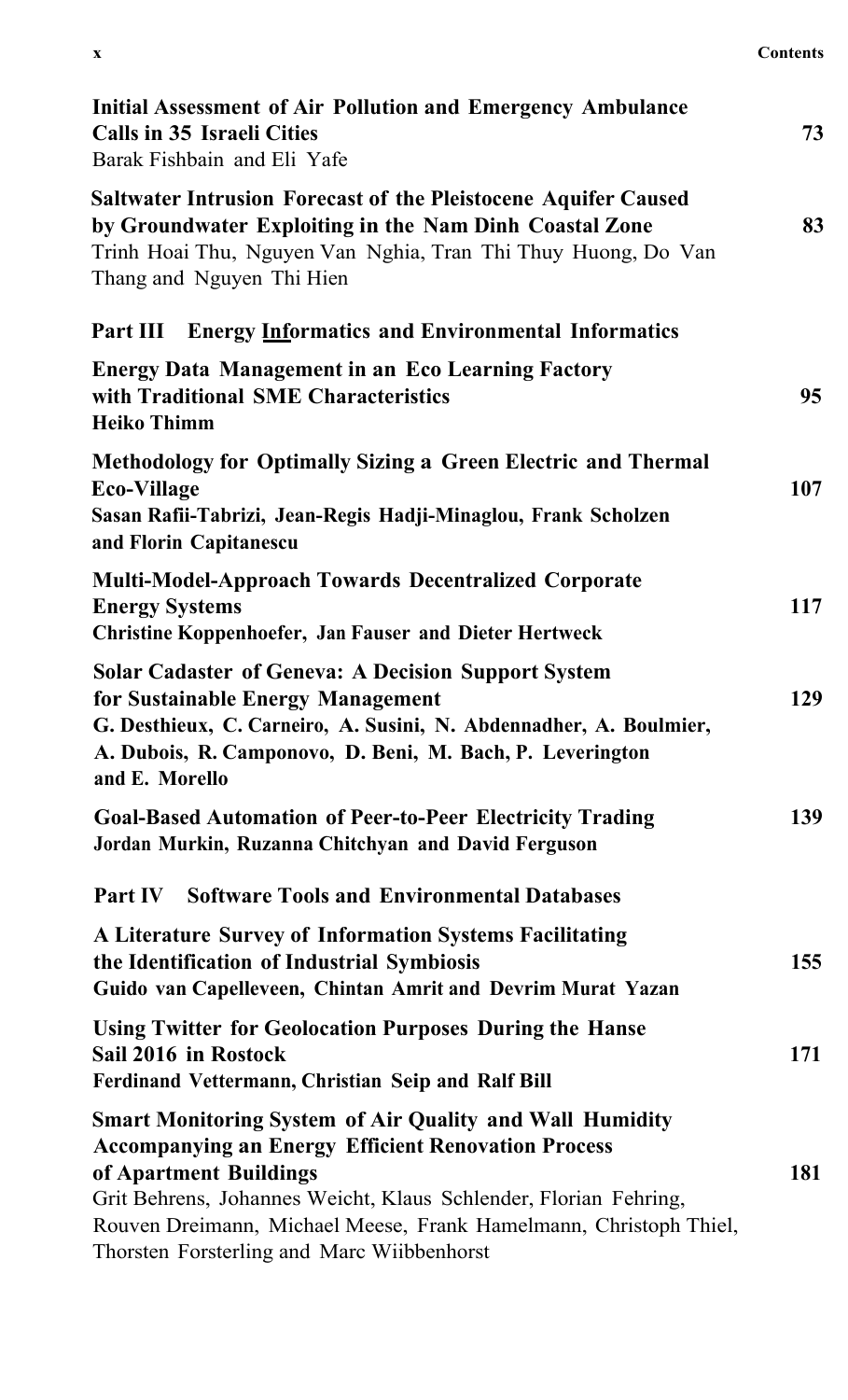**Contents** xi

| A Lightweight Web Components Framework for Accessing<br><b>Generic Data Services in Environmental Information Systems</b><br>Eric Braun, Alessa Radkohl, Christian Schmitt, Thorsten Schlachter<br>and Clemens Dupmeier            | 191 |
|------------------------------------------------------------------------------------------------------------------------------------------------------------------------------------------------------------------------------------|-----|
| From Sensors to Users-Using Microservices for the Handling<br>of Measurement Data<br>Thorsten Schlachter, Eric Braun, Clemens Dupmeier, Hannes Miiller<br>and Martin Scherrer                                                      | 203 |
| A Data Context and Architecture for Automotive Recycling<br><b>Clayton Burger and Alexandra Pehlken</b>                                                                                                                            | 215 |
| Application of Methods of Artificial Intelligence for Sustainable<br><b>Production of Manufacturing Companies</b><br>Martina Willenbacher, Christian Kunisch and Volker Wohlgemuth                                                 | 225 |
| Part V<br><b>Energy Aware Software-Engineering and Development</b>                                                                                                                                                                 |     |
| On the Impact of Code Obfuscation to Software<br><b>Energy Consumption</b><br>Christian Bunse                                                                                                                                      | 239 |
| <b>Energy Consumption and Hardware Utilization of Standard</b><br>Software: Methods and Measurements for Software Sustainability<br>Achim Guldner, Marcel Garling, Marlies Morgen, Stefan Naumann,<br>Eva Kern and Lorenz M. Hilty | 251 |
| Green Computing, Green Software, and Its Characteristics:<br><b>Awareness, Rating, Challenges</b><br>Eva Kern                                                                                                                      | 263 |
| A Framework for Optimizing Energy Efficiency in Data Centers<br>Volkan Gizli and Jorge Marx Gomez                                                                                                                                  | 275 |
| <b>GranMicro: A Black-Box Based Approach for Optimizing</b><br><b>Microservices Based Applications</b><br>Ola Mustafa, Jorge Marx Gomez, Mohamad Hamed and Hergen Pargmann                                                         | 283 |
| <b>Part VI</b> Sustainable Mobility                                                                                                                                                                                                |     |
| Providing a Sustainable, Adaptive IT Infrastructure for Portable<br><b>Micro-CHP Test Benches</b><br>Dominik Schoner, Richard Pump, Henrik Ruscher, Arne Koschel<br>and Volker Ahlers                                              | 297 |